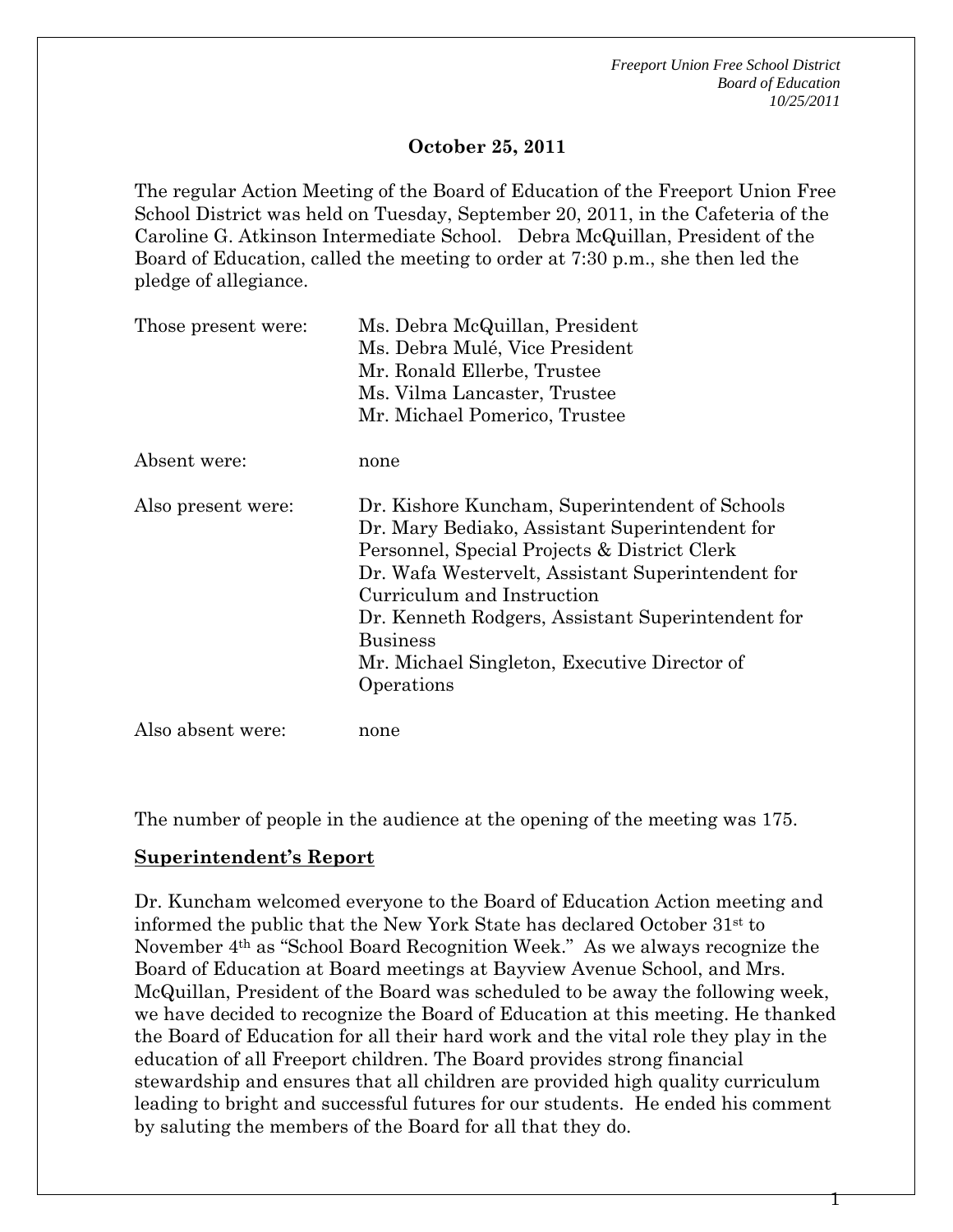- The Superintendent introduced Ms. Odette Wills, Principal of Bayview Avenue School. Ms. Wills also thanked the Board for their hard work. She then introduced the students of the  $2<sup>rd</sup>$  Grade Dual Language class who sang "Party Rock Anthem" in honor of the Board of Education.
- Dr. Kuncham then introduced the following individuals:
	- o Ms. Paula Lein, President of the Freeport Administrators Union presented the Board with a gift as well as thanks for all the work the Board does for our students.
	- o Ms. Linda Weiner, representing the Teaching Assistants Union, thanked the Board for their hard work on behalf of the students and presented a gift to each Board member.
	- o Ms. Sue Lyons, President of the PTA Council. Ms. Lyons thanked the Board and presented each Board member with a gift from the PTA to thank them for their service and dedication to our children.
	- o Mr. Stu Napear, Freeport Teachers Association President, also spoke of the Boards hard work and dedication to the students of Freeport. He announced that the FTA would donate \$250 to PTA Council for scholarships in the name of the Board of Education.
	- o Ms. Arthalia Brown and Ms. Maria Coletta, representatives from FEOSA, presented a gift and expressed their thanks to the Board.

The President of the Board, Ms. Debra McQuillan thanked everyone for the kind words and gifts, she also thanked her Board for their hard work and dedication. The Board then thanked everyone for the accolades and thoughtful gifts.

## **Unsung Heroes Recognition**

Dr. Kuncham introduced Ms. Odette Wills, Principal of Bayview Avenue School . Ms. Wills recognized Mrs. Lorraine Martin as Bayview Avenue School's "Unsung Hero". Mrs. Martin is the mother of 7, Grandmother of 16 and the Great Grandmother of 7!! As a 50 year resident of Freeport she has a thriving business for over 40 years (Duryea's Florist) and has always given generously of her time and energy as a Girl Scout Leader, Religious Instructor, volunteer for many school and PTA programs, especially the Mothers Day Boutique. Mrs. Martin was presented with a pin and a plaque to thank her for her service to the children of Freeport.

A short break was called so everyone could enjoy some refreshments.

Break 8:00 p.m. – 8:22 p.m.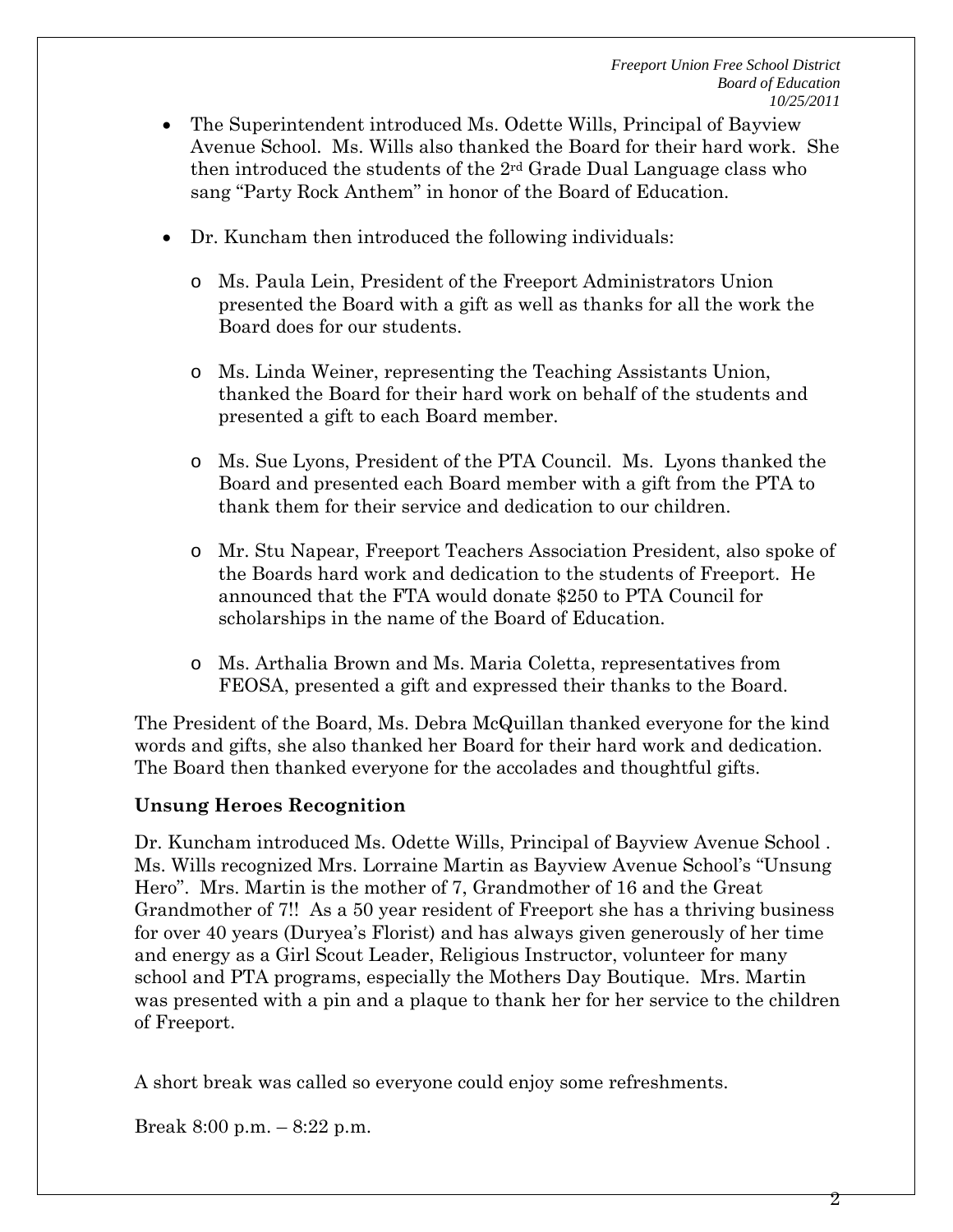- o Dr. Kuncham continued his Superintendent's report by announcing the following:
	- o Congratulations to Justin Millan and Emerick Martin who have been named semifinalist for the Siemens Math, Science, and Technology Competition. . The title of their project was "Identification, Calculation of Three Dimensional Orbit, and Flux of asteroid 2007 TD14". The Siemens Competition, an annual event administered by the College Board, is considered to be the country's leading original research competition in math, science, and technology for high school students.
	- o Congratulations are also extended to District Coordinator for Science Dr. Vincent Pereira and the Freeport High School Administration and Science Department.
	- o Tom Doyle, a John W. Dodd Science Teacher, has been chosen to take part in the NASA Teacher Archive Research Program that will be held at the California Institute of Technology. He is one of ten teachers chosen from across the country. In the future he will be able to have students from our District participate in the program via computer.
	- o Thank you and congratulations to the following individuals who will be retiring from the district:

Janet Sganga, English teacher, effective December 23, 2011, after serving the children of Freeport for more than 32 years,

Carolyn Thompson, Director of Magnet Schools and Grants effective January 13, 2012, after serving the children of Freeport for more than 11 years,

Ernest Kight, Jr., Principal, effective January 27, 2012 after serving the children of Freeport for more than 36 years

#### **Questions from the Public**

The public was given the opportunity to address the Board of Education. Each speaker was allowed to address the Board for four minutes on the Agenda only. The Board and administration addressed the comments from the public.

## **Items for Action**

On a motion by Ms. Mulé and a second by Mr. Ellerbe the following items were approved on a Consent Agenda. The vote was unanimous: Ellerbe, Lancaster, McQuillan, Mulé and Pomerico.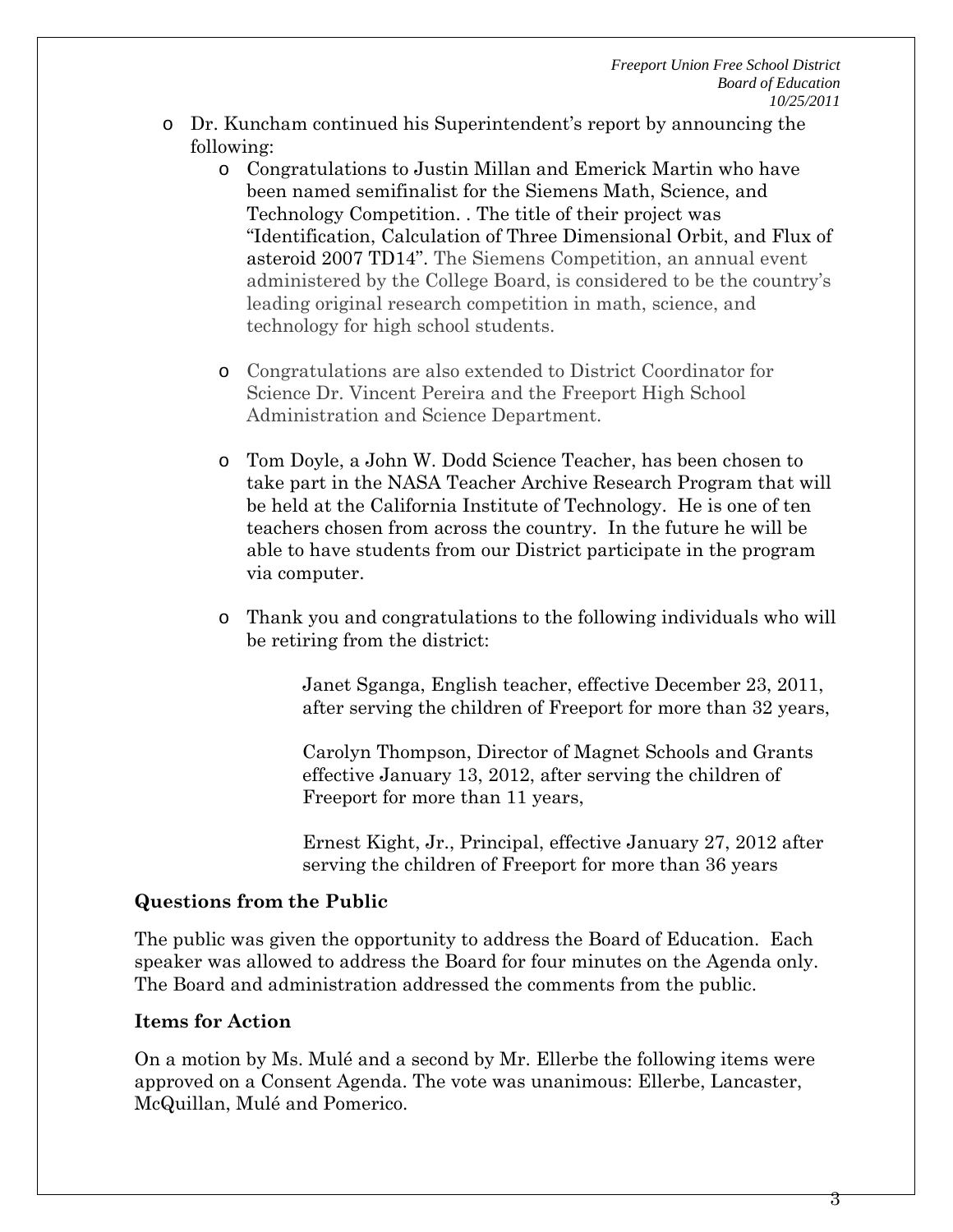## **Acceptance of the Minutes**

**BE IT RESOLVED** that the Board of Education of the Freeport Union Free School District hereby accepts the minutes of the following meetings as written:

September 20, 2011; September 20, 2011 Bond Referendum; October 5, 2011

# **Personnel**

## **Leave of Absence**

**BE IT RESOLVED**, that the Board of Education of the Freeport Union Free School District hereby grants a request for leave of absence as listed below:

**Laila Schmutzler**, Registered Nurse, effective September 14, 2011 through November 28, 2011, for health reasons.

**James Boyd,** Cleaner, effective September 12, 2011 through February 29, 2012, for health reasons.

**Fanny Hermida**, Cleaner, effective September 1, 2011 through October 3, 2011, for health reasons.

**Brenda Floyd**, Security Aide, effective October 5, 2011 through October 30, 2011, for health reasons.

**Gina Newcombe**, Elementary Teacher, effective November 7, 2011 through June 30, 2012, for childcare.

**Jennifer Kelly**, Special Education Teacher, effective October 3, 2011 through November 13, 2011, for health reasons.

**Pamela Yodowitz**, English Teacher, extension of a leave for child care through November 28, 2011.

# **Change of Status**

**BE IT RESOLVED,** that the Board of Education of the Freeport Union Free School District hereby grants a request for change of status as listed below:

**Jacqueline Jones,** change of status to full-time Teaching Assistant, effective October 17, 2011 with an anticipated tenure date of October 17, 2014 and a new salary of \$21,007.98. Assignment: New Visions.

**Elizabeth Testa**, change of status to full-time Teaching Assistant, effective October 17, 2011 with an anticipated tenure date of October 17, 2014 and a new salary of \$17,849. Assignment: New Visions.

# **Resignation of Staff**

**BE IT RESOLVED**, that the Board of Education of the Freeport Union Free School District hereby accepts the letter(s) of resignation from the following staff member(s) as listed below: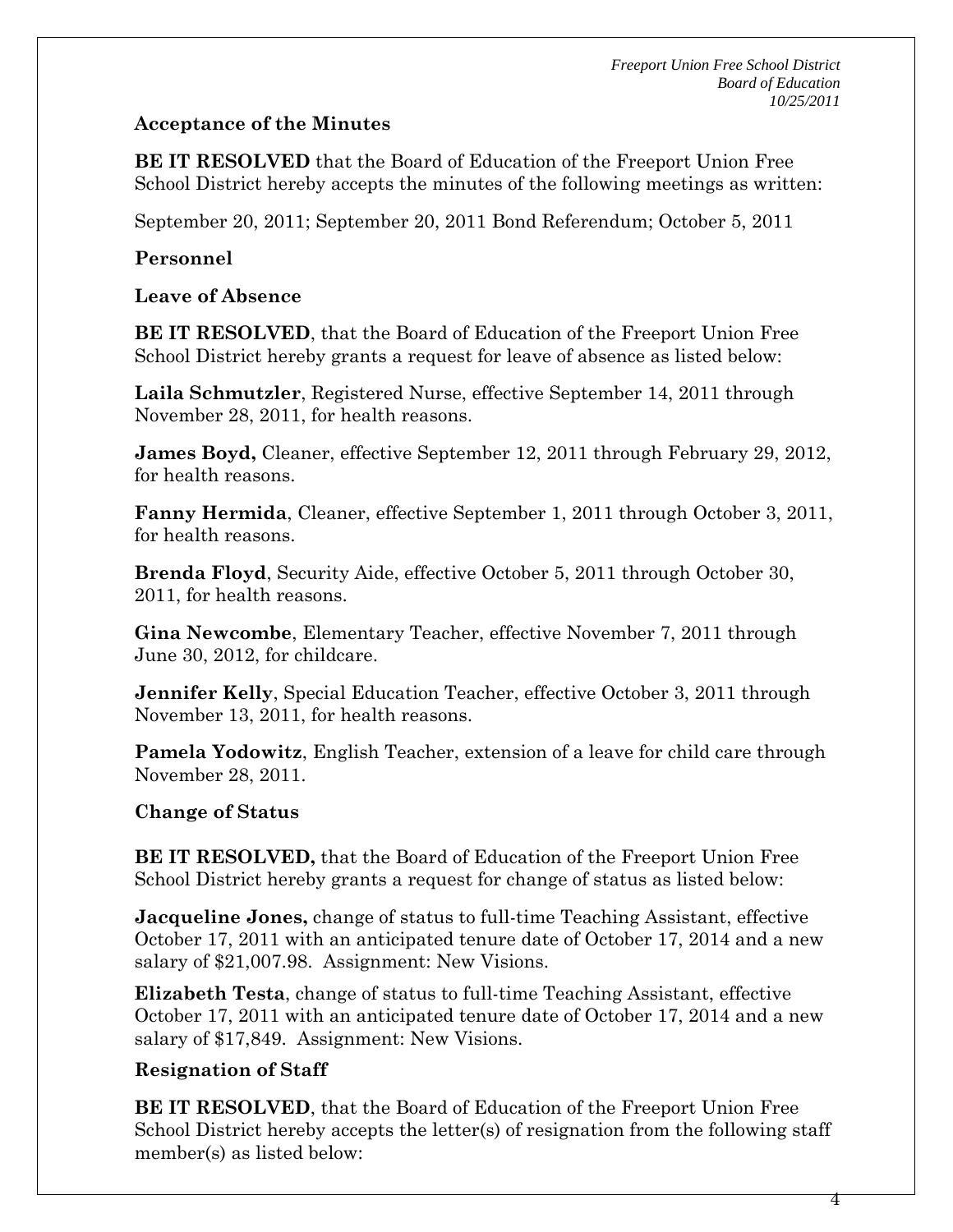**Robert DeBonis, Jr.**, full-time Teaching Assistant, effective September 28, 2011, for personal reasons.

**Carlos Merced,** Custodian, effective October 2, 2011, to accept another position in the District.

**Devin A. Ellerbe,** full-time Teaching Assistant, effective October 7, 2011, for personal reasons.

**Andrea Phillips,** full-time Teaching Assistant, effective October 25, 2011, for personal reasons.

**Christine Petrullo,** Assistant Business Administrator, effective October 21, 2011, for personal reasons.

**Kristen Lack,** Permanent Substitute, effective October 12, 2011, to accept another position in the District.

## **Appointment of Staff – Instructiona**l

## **Probationary**

**BE IT RESOLVED**, that the Board of Education of the Freeport Union Free School District, upon the recommendation of the Superintendent, hereby appoints the individuals listed in the attached Appointment of Staff Report - Probationary, in accordance with the rules of the Board of Regents. These individuals shall possess appropriate certification allowing them to serve as teachers in the public schools of New York

**Frances Calleo,** ESL Teacher, (replacing C. DeCesare, retired) a probationary appointment effective October 3, 2011 through October 2, 2014, with an anticipated tenure date of October 3, 2014. Compensation will be according to the U2D Schedule on step 1-2F at \$64,154. Assignment: Bayview.

**Robert Fallot,** Earth Science Teacher, (replacing S. Testa, retired) a probationary appointment effective October 3, 2011 through October 2, 2014, with an anticipated tenure date of October 3, 2014. Compensation will be according to the U2C Schedule on step 1-1A at \$52,670. Assignment: Dodd.

# **Appointment of Staff – Instructiona**l

# **Temporary**

**BE IT RESOLVED**, that the Board of Education of the Freeport Union Free School District, upon the recommendation of the Superintendent, hereby appoints the individuals listed in the attached Appointment of Staff Report - Temporary, in accordance with the rules of the Board of Regents. These individuals shall possess appropriate certification allowing them to serve as teachers in the public schools of New York.

**Wendy Lindner,** Coordinator for German Experience Program, a temporary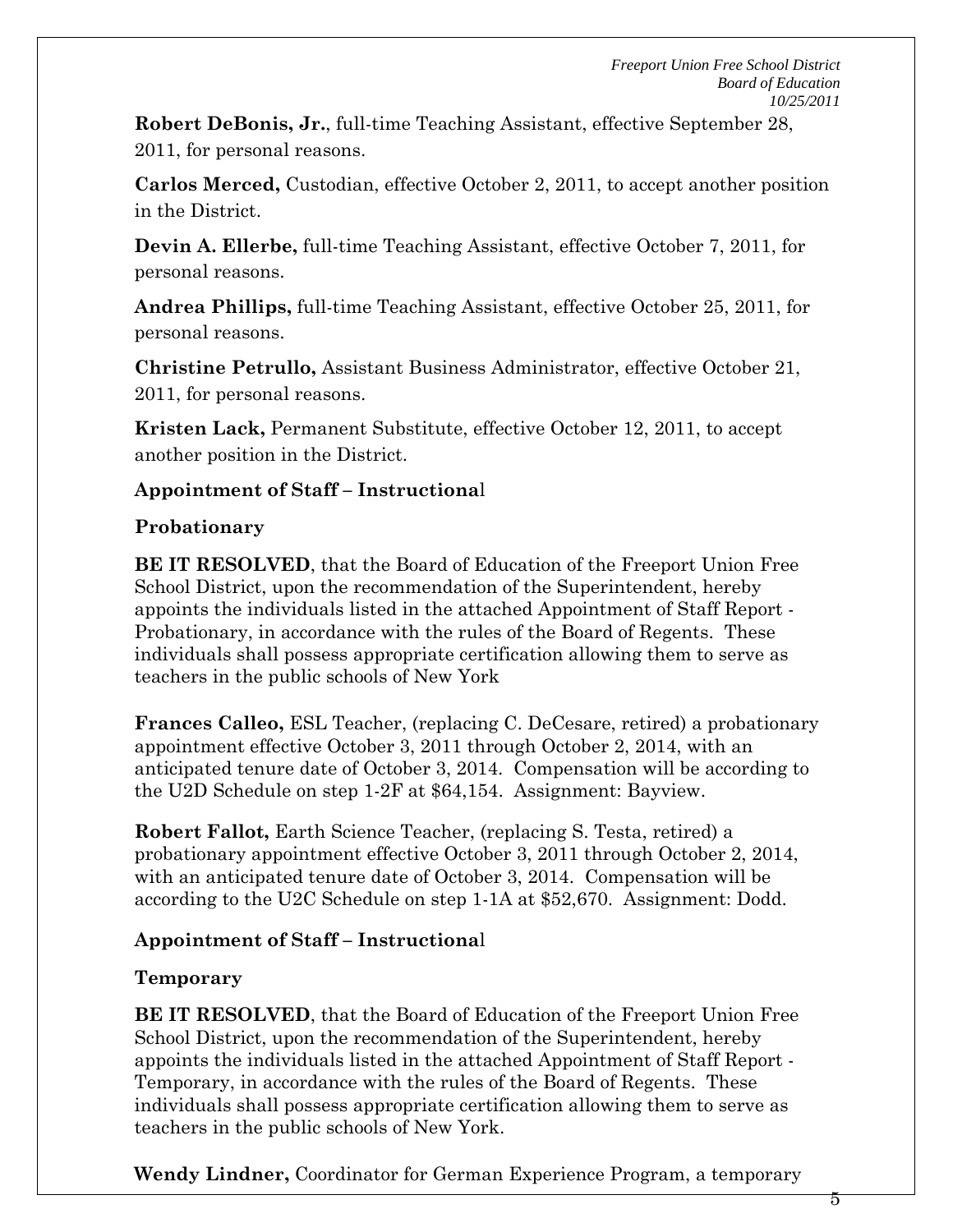appointment for the 2011-12 school-year. Compensation will be a stipend of \$3,500.

**Richard Sells,** Coordinator for German Experience Program, a temporary appointment for the 2011-12 school-year. Compensation will be a stipend of \$3,500.

**Jacqueline Matos,** Principal, Community Evening High School, a temporary appointment effective September 1, 2011 through June 30, 2012. Compensation for this position will be according to the Community School schedule at \$13,950.

**Michael Campiglia**, Assistant Principal, Community Evening High School, a temporary appointment effective September 1, 2011 through June 30, 2012. Compensation for this position will be according to the Community School schedule at \$13,330.

**Stephen Smar**, Permanent Substitute, a temporary appointment effective October 5, 2011 through June 22, 2012. Compensation will be according to the Substitute Pay Rate at \$125 per day. Assignment: FHS.

**Kati Miano,** Elementary Teacher, (replacing G. Newcombe, LOA) a temporary appointment effective November 7, 2011 through August 31, 2012. Compensation will be according to step 1-1A of the U2C Schedule at \$52,670. Assignment: Giblyn.

**Kristen Lack**, Elementary Teacher, (new) a temporary appointment effective October 13, 2011 through August 31, 2012. Compensation will be according to step 1-2A of the U2D Schedule at \$62,208. Assignment: Archer.

# **Teaching Assistant Appointments**

**BE IT RESOLVED,** that the Board of Education of the Freeport Union Free School District, upon the recommendation of the Superintendent, hereby appoints the individuals listed as Teaching Assistants. These individuals shall possess appropriate certification allowing them to serve as Teaching Assistants in the public schools of New York.

**Carly Lowenthal,** part-time Teaching Assistant, (replacing J. Wiener, resigned) appointment effective September 15, 2011. Compensation will be \$11,485, according to the FTAA Schedule. Assignment: Archer.

**Kerry McCarthy**, full-time Teaching Assistant, (replacing S. Smar, resigned) a probationary appointment effective October 3, 2011 through October 3, 2014 with an anticipated tenure date of October 3, 2014. Compensation will be according to the FTAA Contract at \$17,849. Assignment: FHS.

**Ryan Stansfield,** full-time Teaching Assistant, (replacing R. DeBonis, resigned) a probationary appointment effective October 3, 2011 through October 3, 2014 with an anticipated tenure date of October 3, 2014. Compensation will be according to the FTAA Contract at \$17,849. Assignment: FHS.

**Elizabeth Vuolo,** part-time Teaching Assistant, (replacing J. Rullo, resigned) appointment effective October 3, 2011. Compensation will be \$11,485, according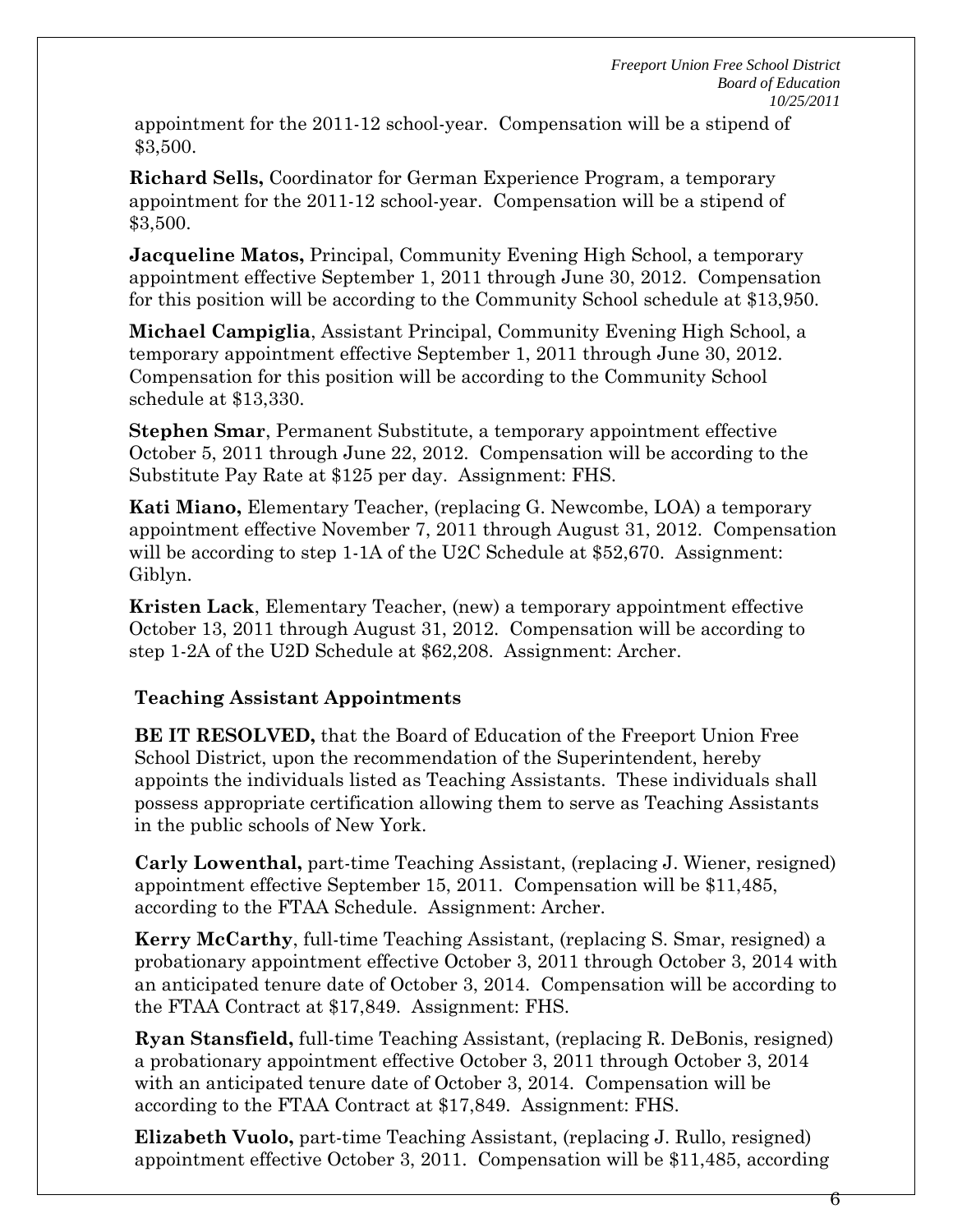to the FTAA Schedule. Assignment: Bayview.

**Samantha Torres,** full-time Teaching Assistant, (new) a probationary appointment effective October 3, 2011 through October 2, 2014 with an anticipated tenure date of October 3, 2014. Compensation will be according to the FTAA Contract at \$17,849. Assignment: Archer.

**Joanne McNeil-Peck,** part-time Teaching Assistant, (replacing N. Cianciulli, resigned) appointment effective October 3, 2011. Compensation will be \$11,485, according to the FTAA Schedule. Assignment: Giblyn.

**Dawn Credeur,** part-time Teaching Assistant, (replacing F. Walsh, change) appointment effective October 3, 2011. Compensation will be \$11,485, according to the FTAA Schedule. Assignment: Bayview.

**Sherrie Papayanopoulos**, full-time Teaching Assistant, (new) a probationary appointment effective October 13, 2011 through October 12, 2014 with an anticipated tenure date of October 13, 2014. Compensation will be according to the FTAA Contract at \$17,849. Assignment: Giblyn.

**Marisol Banegas,** part-time Teaching Assistant, (replacing M. Jones, change) appointment effective October 17, 2011. Compensation will be \$11,485, according to the FTAA Schedule. Assignment: New Visions.

## **Appointment of Non-Instructional Staff**

**BE IT RESOLVED**, that the Board of Education of the Freeport Union Free School District hereby appoints the individuals as listed, in accordance with Civil Service Rules and Regulations.

**Carlos Merced,** Assistant Head Custodian, (replacing L. Domashevich, retired) a probationary appointment for 26 weeks upon Civil Service approval, effective October 3, 2011. Compensation will be according to the Custodial Schedule, Step 4 at \$51,107. Assignment: FHS.

**Leonard Velazquez**, Security Aide, (replacing J. Rodriguez, resigned) a probationary appointment for 26 weeks upon Civil Service approval, effective October 3, 2011. Compensation will be \$22,560 according to the Security Schedule. Assignment: Atkinson.

**Wendy Garcia,** full-time Teacher Aide, (replacing S. Martinez) a probationary appointment for 26 weeks upon Civil Service approval, effective October 3, 2011. Compensation will be \$14,536. Assignment: Bayview.

## **Co-Curricular Appointments**

**BE IT RESOLVED** that the Board of Education of the Freeport Union Free School District, upon the recommendation of the Superintendent, hereby appoints the individuals listed below, in accordance with the rules of the Board of Regents. These individuals shall possess appropriate certification allowing them to serve as teachers or other staff in the public schools of New York.

 $\mathcal{L}$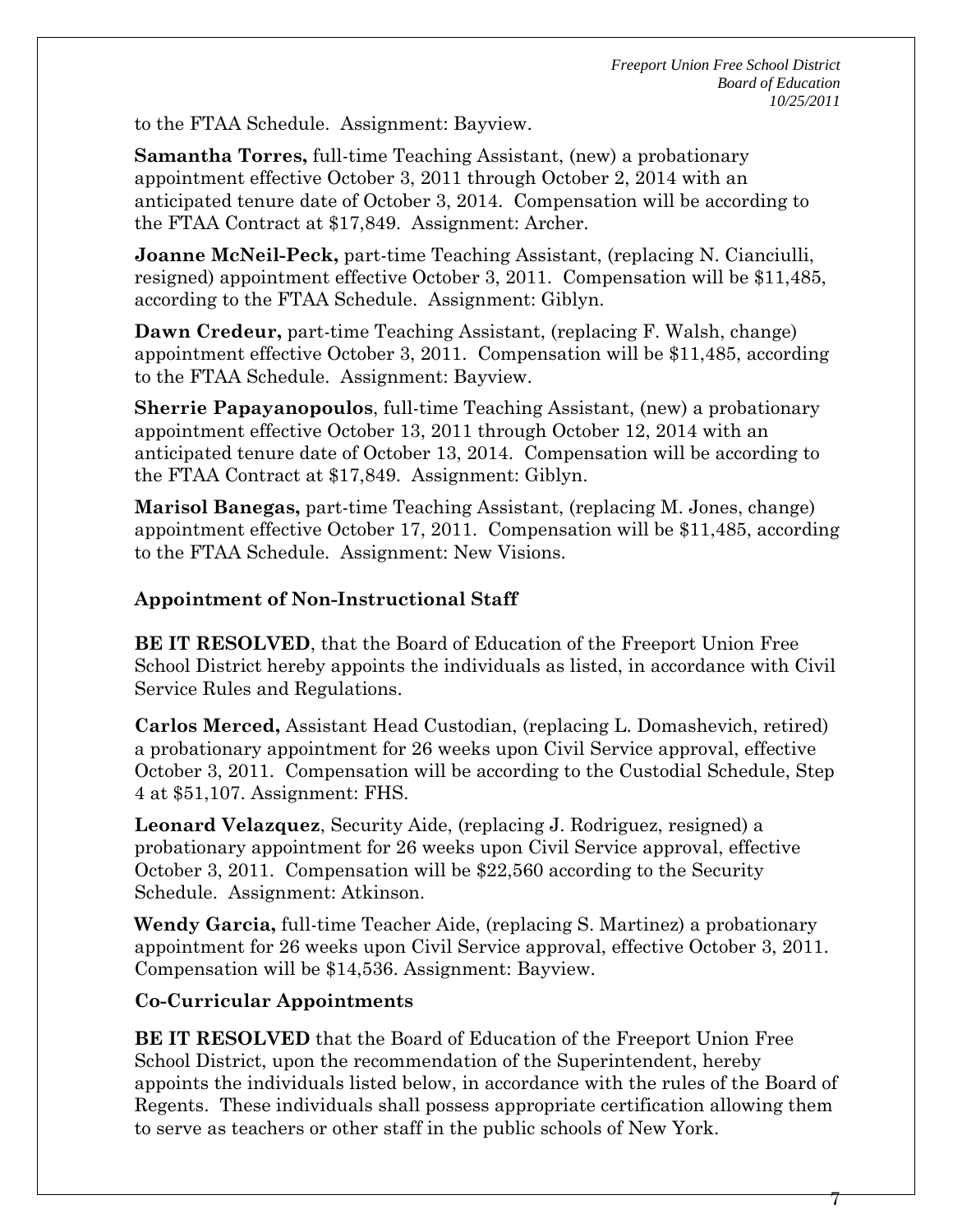| <b>Advisor</b>    | Club                        | Stipend |
|-------------------|-----------------------------|---------|
| Maria Rivera      | Italian Club                | \$1,011 |
| Neda Movalli      | French Club                 | \$1,011 |
| Karen Cole-Onaifo | Science Club                | \$1,249 |
| Arlene Martinez   | ESL Club                    | \$1,011 |
| Cara Reiss        | Odyssey of the Mind #2      | \$2,509 |
| Arielle Cooperman | <b>FHS Musical Director</b> | \$3,450 |
| Arielle Cooperman | Masque & Wig Director       | \$2,509 |
| Reginald Carolina | Mock Trial Club             | \$1,249 |

## **Administrative Appointments**

**BE IT RESOLVED** that the Board of Education of the Freeport Union Free School District, upon the recommendation of the Superintendent, hereby appoints **Susan Maddi** to the position of Assistant Business Administrator (replacing Christine Petrullo, resigned), as a probationary employee effective November 14, 2011 through November 14, 2014. The tenure area in which Susan Maddi shall serve is "Assistant Business Administrator", a district wide tenure area. Compensation will be \$88,000.

## **CSE/CPSE Minutes**

**BE IT RESOLVED,** that the Board of Education of the Freeport Union Free School District hereby accepts the minutes of the meetings of the Committee on Special Education and the Committee on Preschool Special Education for the following dates: September 15, 19, 20, 23, 26, 27, 28, 2011

October 3, 4, 6, 7, 11, 12, 13, 2011.

## **Other Items for Action**

On a motion by Mr. Ellerbe and a second by Mr. Pomerico the following item was approved:

#### **Education**

#### **Adoption of the Revised/New Board of Education Policies**

**BE IT RESOLVED,** that the Board of Education of the Freeport Union Free School District hereby adopts the following revised/new Board of Education policies:

1330, 1332, 1334, 1336, 1510, 2130, 3110, 3280, 3410, 3420 4310, 5110, 5120, 5621 (new), 5410, 5510, 5511, 5520, 5620, 5621, 5640, 5660, 5680, 5760, 6112, 6120, 6122, 6130, 6140, 6170, 6210, 6212, 6212.1, 6471, 6510, 6550, 6551, 6570, 6571,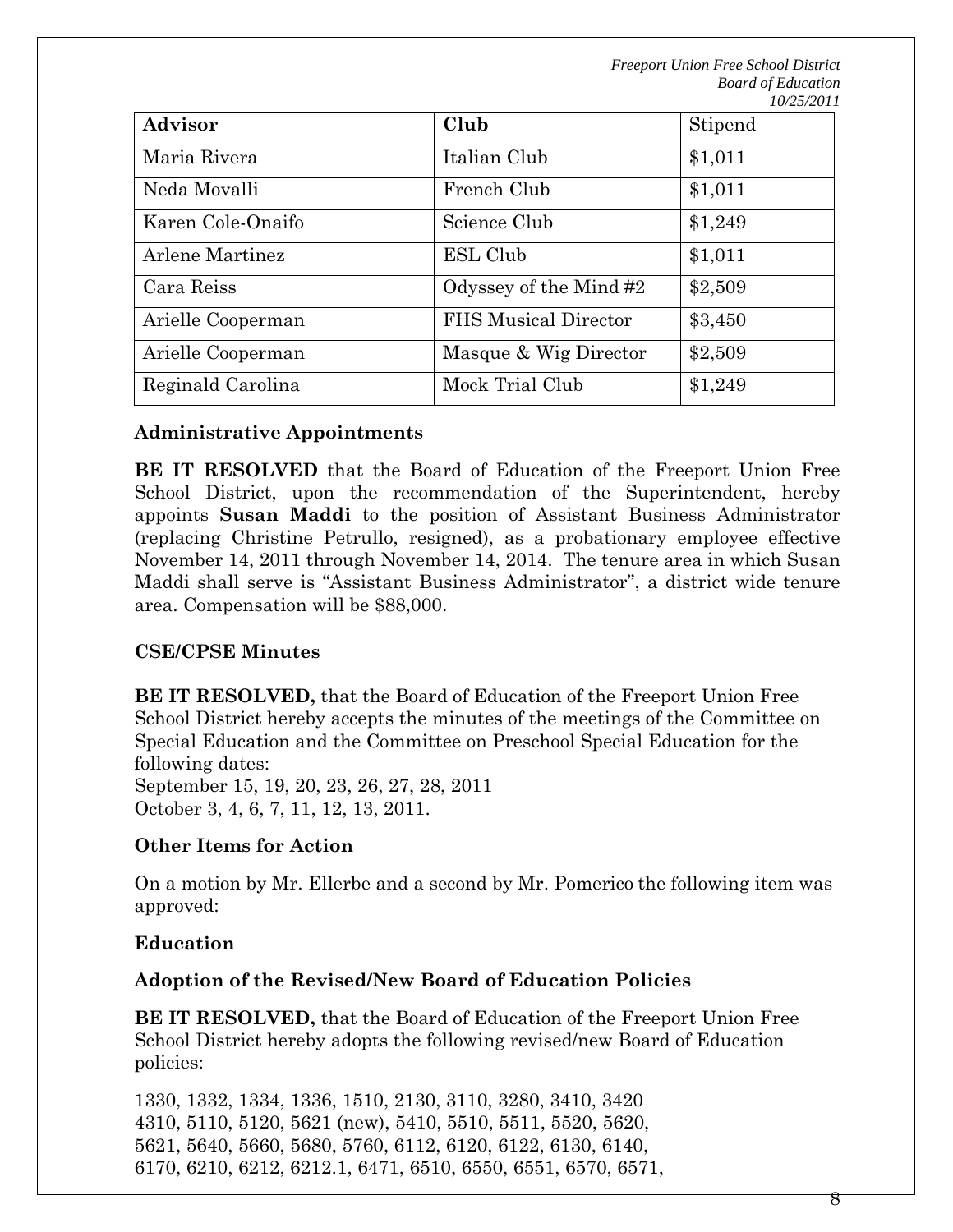6572, 6573 (new), 7110, 7130, 7220, 7222, 7242, 7330, 7360, 7512, 7513, 7514, 7552, 7611, 7617, 7620, 7640, 7660, 7670, 8240.

The motion carried unanimously. The vote was: Ellerbe, Lancaster, McQuillan, Mulé and Pomerico.

On a motion by Mr. Pomerico and a second by Ms. Mulé, the following item was approved:

## **Approval of the District Site-Based Plan**

**BE IT RESOLVED,** that the Board of Education of the Freeport Union Free School District hereby approves the Plan for Shared Decision-Making and Site-Based Management.

The motion carried unanimously. The vote was: Ellerbe, Lancaster, McQuillan, Mulé and Pomerico.

On a motion by Ms. Lancaster and second by Ms. Mulé the following item was approved:

## **Resolution to Approve Student Travel to Montreal**

**BE IT RESOLVED**, that the Board of Education of the Freeport Union Free School District hereby authorizes the Freeport High School to conduct a field trip to Montreal, Canada from April 7 through April 12, 2012 for the purpose of providing students exposure to a culture with a significant French influence and an opportunity to experience linguistic immersion in French.

**BE IT FURTHER RESOLVED,** that said authorization is subject to availability of chaperones and to Freeport High School's compliance with all insurance, health, safety and financial guidelines as indicated in the Administration Procedures.

The motion carried unanimously. The vote was: Ellerbe, Lancaster, McQuillan, Mulé and Pomerico.

On a motion by Mr. Ellerbe and a second by Mr. Pomerico the following item was approved:

## **Resolution to Approve Student Travel to Charleston, South Carolina**

**BE IT RESOLVED,** that the Board of Education of the Freeport Union Free School District hereby authorizes Dodd Middle School and Caroline G. Atkinson School to conduct a joint field trip to Charleston, SC from April 12 through April 15, 2012 for the 6th 7th, and 8th grade Select Chorale classes to participate in a series of performances in the International Festival of Choirs under the artistic direction of Jeffrey Redding, an award winning choral director.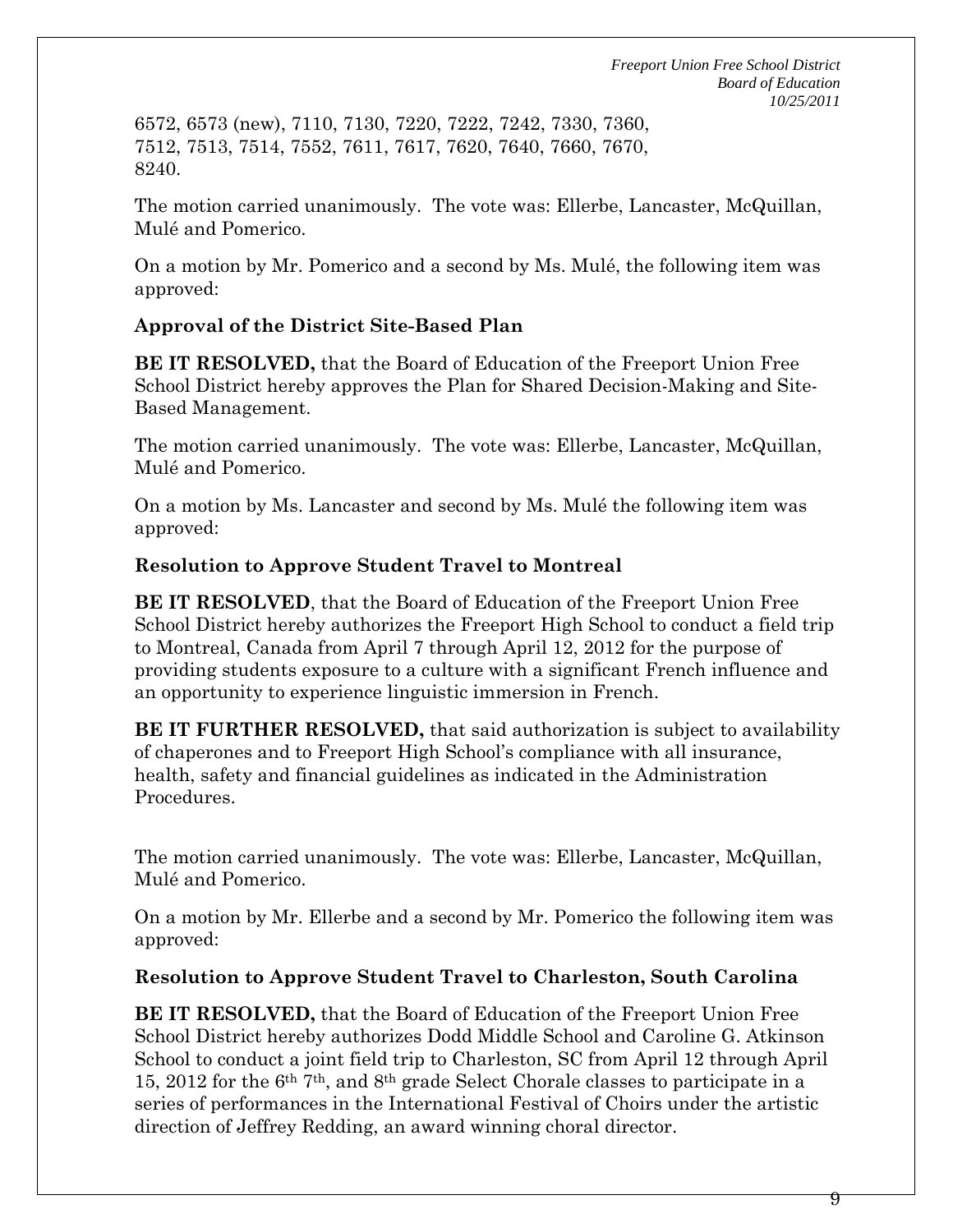**BE IT FURTHER RESOLVED,** that said authorization is subject to availability of chaperones and to Dodd Middle School and the Caroling G. Atkinson School's compliance with all insurance, health, safety and financial guidelines as indicated in the Administrative Procedures.

The motion carried unanimously. The vote was: Ellerbe, Lancaster, McQuillan, Mulé and Pomerico.

On a motion by Ms. Mulé and a second by Mr. Ellerbe the following item was approved:

## **Resolution to Approve Student Travel to Albany, Binghamton, Buffalo, and Syracuse, NY**

**BE IT RESOLVED,** that the Board of Education of the Freeport Union Free School District hereby authorizes the Freeport High School to conduct a field trip to Albany, NY, Binghamton, NY, Buffalo, NY and Syracuse, NY from November 14 through November 16, 2011 for the purpose of providing a college tour for students that will visit SUNY Albany, SUNY Binghamton, University of Buffalo, Buffalo State University, Cornell, and Syracuse University.

**BE IT FURTHER RESOLVED**, that said authorization is subject to availability of chaperones and to Freeport High School's compliance with all insurance, health, safety and financial guidelines as indicated in the Administration Procedures.

The motion carried unanimously. The vote was: Ellerbe, Lancaster, McQuillan, Mulé and Pomerico.

On a motion by Ms. Lancaster and a second by Mr. Ellerbe the following item was approved:

## **Granting of Tenure**

**BE IT RESOLVED,** that the Board of Education of the Freeport Union Free School District hereby grants tenure status to the following individual(s):

| <b>Teaching Assistants</b> |                      |                                              |                    |  |  |
|----------------------------|----------------------|----------------------------------------------|--------------------|--|--|
| <b>NAME</b>                | <i><b>SCHOOL</b></i> | <b>TENURE AREA</b>                           | <b>TENURE DATE</b> |  |  |
| Vida Brizill               | Dodd                 | <i>Teaching Assistant</i>   November 3, 2011 |                    |  |  |

The motion carried unanimously. The vote was: Ellerbe, Lancaster, McQuillan, Mulé and Pomerico

On a motion by Mr. Ellerbe and a second by Mr. Pomerico the following item was approved:

# **Retirement of Staff**

**BE IT RESOLVED,** that the Board of Education of the Freeport Union Free School District hereby accepts the letter of resignation for the purpose of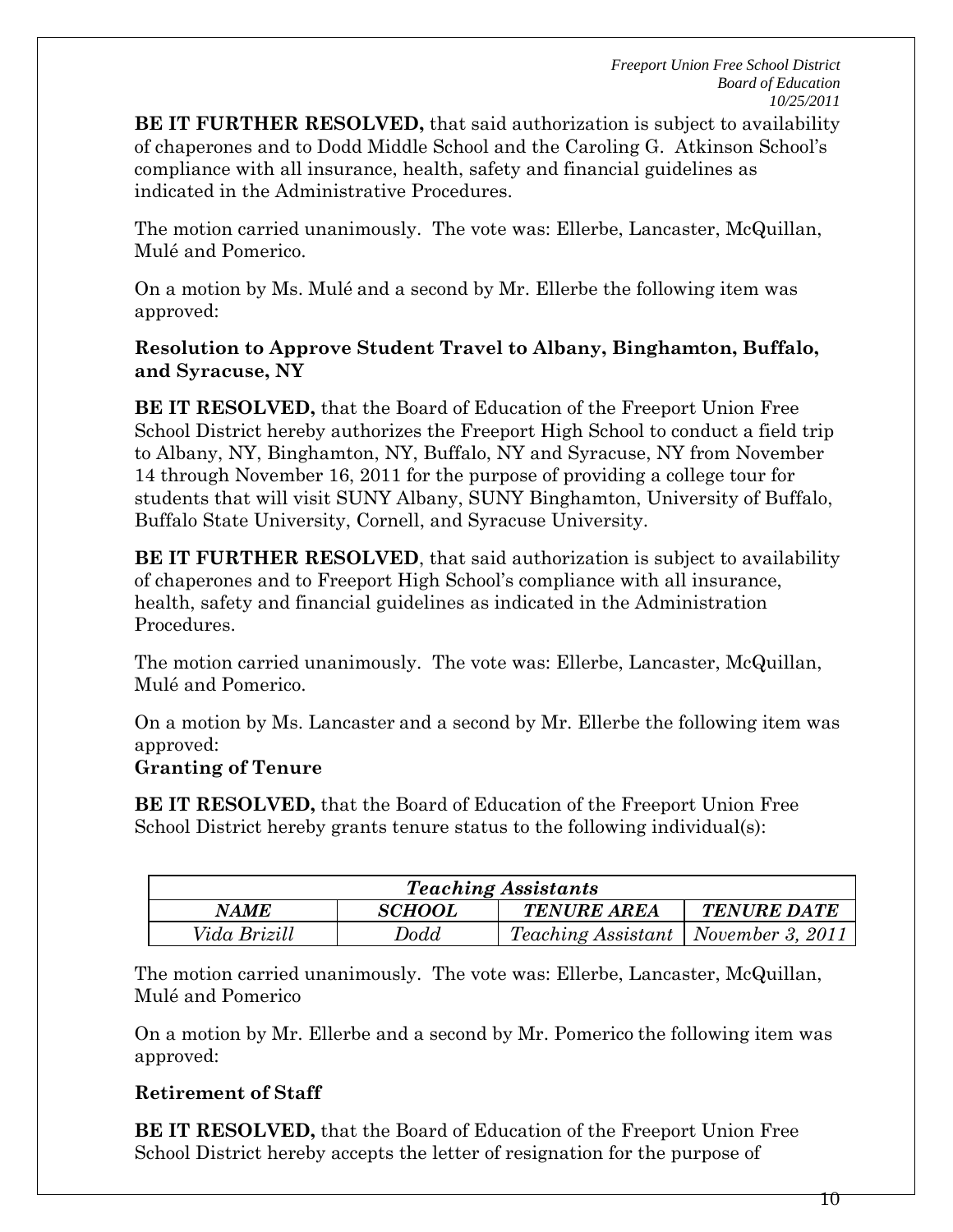retirement from the following staff member as listed:

**Janet Sganga,** English Teacher, effective December 23, 2011, after serving the children of Freeport for more than 32 years.

**Carolyn Thompson**, Director of Magnet Schools and Grants, effective January 13, 2012, after serving the children of Freeport for more than 11 years.

**Ernest J. Kight, Jr.,** Principal, effective January 27, 2012, after serving the children of Freeport for more than 36 years.

The motion carried unanimously. The vote was: Ellerbe, Lancaster, McQuillan, Mulé and Pomerico.

On a motion by Mr. Pomerico and a second by Mr. Ellerbe the following item was approved:

## **BUDGET TRANSFER-GENERAL FUND – SEPTEMBER 2011**

**BE IT RESOLVED**, that the Board of Education of the Freeport Union Free School District here by approves a Budget Transfer to the General Fund for September 2011.

The motion carried unanimously. The vote was: Ellerbe, Lancaster, McQuillan, Mulé and Pomerico.

On a motion by Ms. Mulé and a second by Mr. Ellerbe the following item was approved:

## **Acceptance of a Gift**

**BE IT RESOLVED**, that the Board of Education of the Freeport Union Free School District hereby accepts a donation of \$1000.00 from Bob's Discount Furniture Store to be given to the Archer Street School and used to support the students at Archer Street School.

The motion carried unanimously. The vote was: Ellerbe, Lancaster, McQuillan, Mulé and Pomerico.

On a motion by Ms. Lancaster and a second by Ms. Mulé the following item was approved:

### **Ratification of Memorandum of Agreement- Teaching Assistants and Aides**

**BE IT RESOLVED,** that the Board of Education of the Freeport Union Free School District hereby ratifies the Memorandum of Agreement dated October 12, 2011 between the district and the Freeport Teacher Aide and Assistants Association.

**BE IT FURTHER RESOLVED,** that the Board of Education of the Freeport Union Free School District authorizes the Superintendent of School to sign the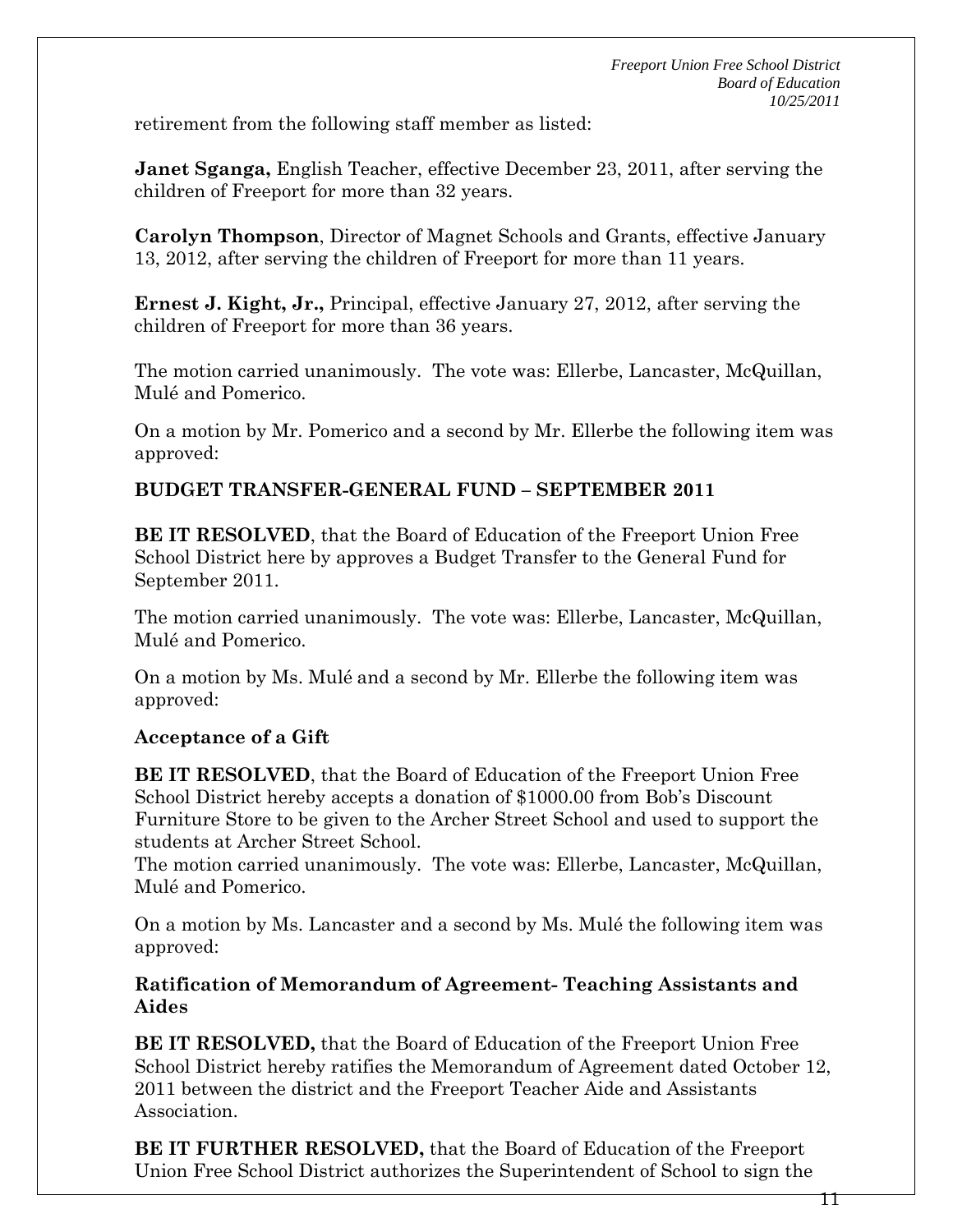said contract.

The motion carried unanimously. The vote was: Ellerbe, Lancaster, McQuillan, Mulé and Pomerico.

On a motion by Mr. Ellerbe and a second by Ms. Mulé the following item was approved:

# **Authorization to enter into an Agreement**

**BE IT RESOLVED**, that the Board of Education of the Freeport Union Free School District hereby authorizes the District to enter into a Letter of an agreement with Verizon Corporate Services Group, Inc., to produce and exhibit select sports games and other events identified therein to its subscribers.

**BE IT FURTHER RESOLVED,** that the President of the Board of Education is hereby authorized to sign the Letter of Agreement **with** Verizon Corporate Services Group, Inc., on behalf of the District.

The motion carried unanimously. The vote was: Ellerbe, Lancaster, McQuillan, Mulé and Pomerico.

On a motion by Mr. Pomerico and a second by Ms. Mulé the following item was approved:

## **Approval of Amendment of Contract for a Construction Management Firm**

**BE IT RESOLVED**, that the Board of Education of the Freeport Union Free School District hereby approves Amendment No. Four to the Agreement for construction management with Triton Construction Management, dated March 20, 2007 and amended previously on April 10, 2008, and March 24, 2010 and August 10, 2011, for the period October 1, 2011 through March 31, 2013, for a term of eighteen months at a cost not to exceed \$233,503.

The motion carried unanimously. The vote was: Ellerbe, Lancaster, McQuillan, Mulé and Pomerico.

On a motion by Ms. Mulé and a second by Mr. Ellerbe the following item was approved:

# **Cafeteria Equipment Bid 2011/12 Modifying Serving Lines**

**BE IT RESOLVED,** that the Board of Education of the Freeport Union Free School District, hereby awards the following bid on an individual item basis as listed in the attached Bid Award Report and as recommended in the attached bid recommendation, accepting the lowest responsible bid as per bid specifications on an individual item basis.

The motion carried unanimously. The vote was: Ellerbe, Lancaster, McQuillan, Mulé and Pomerico.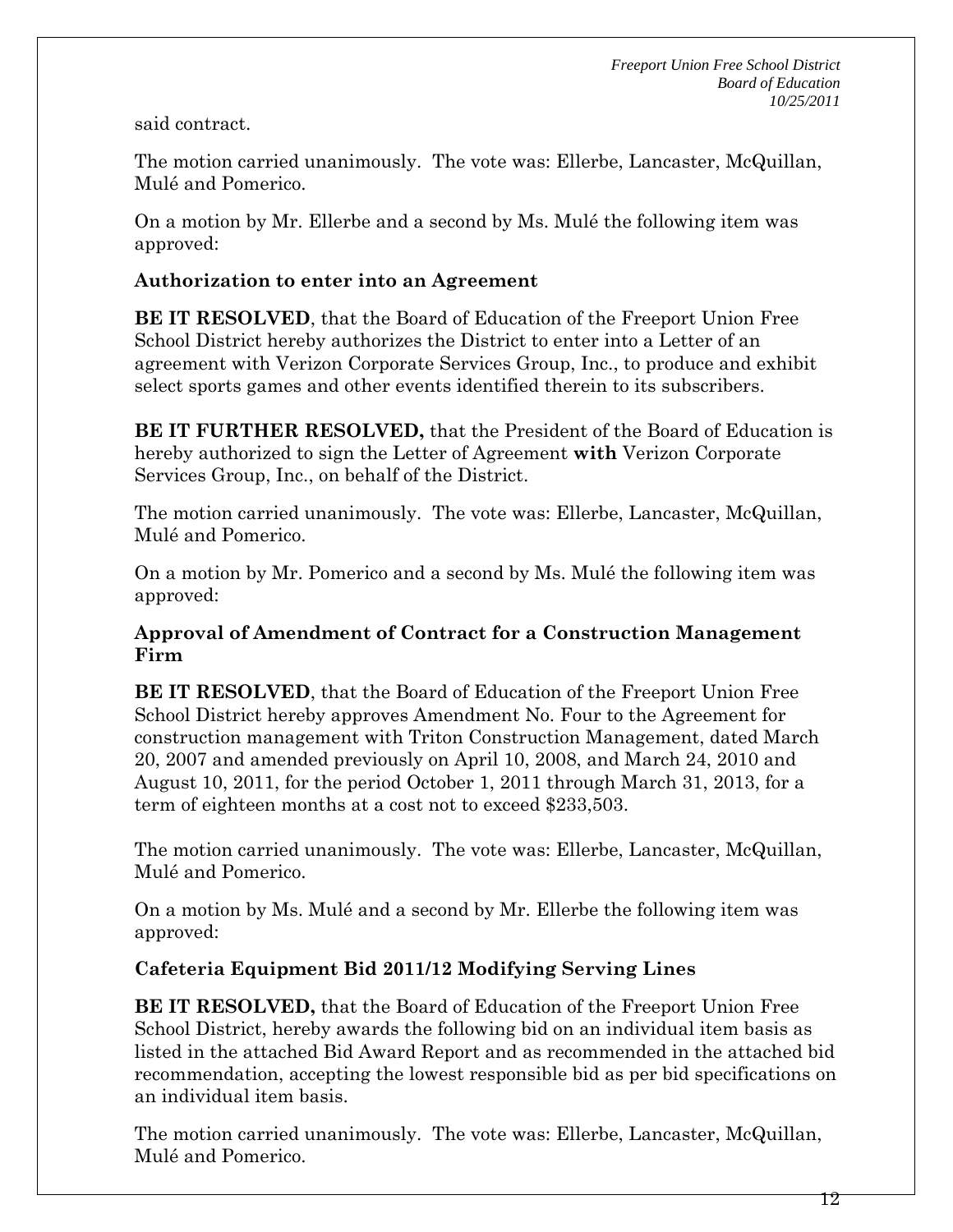On a motion by Ms. Lancaster and a second by Mr. Ellerbe the following item was approved:

### **Authorization to Issue Qualified School Construction Bond**

**BOND RESOLUTION OF THE FREEPORT UNION FREE SCHOOL DISTRICT, NEW YORK, ADOPTED OCTOBER 25, 2011, AUTHORIZING THE CONSTRUCTION OF VARIOUS IMPROVEMENTS TO DISTRICT SCHOOL BUILDINGS AND SITES; STATING THE ESTIMATED TOTAL COST THEREOF IS NOT TO EXCEED \$5,000,000; APPROPRIATING SAID AMOUNT THEREFOR; AND AUTHORIZING THE ISSUANCE OF NOT TO EXCEED \$5,000,000 SERIAL BONDS OF SAID DISTRICT TO FINANCE SAID APPROPRIATION** 

#### Recital

**WHEREAS**, the New York State Department of Education has approved the application of the Freeport Union Free School District, in the County of Nassau, New York (the "District"), for a Qualified School Construction Bond ("QSCB") allocation pursuant to Section 155.22 of the Regulations of the Commissioner of Education and on May 19, 2011, notified the District that the amount of such allocation was \$5,000,000; and

**WHEREAS,** the qualified voters of the District approved a bond proposition at the Special District Meeting duly called and held on September 20, 2011, authorizing said District to undertake a building improvement project at a cost of not to exceed \$5,000,000, all as substantially described in a report entitled "Qualified School Construction Bond Presentation," prepared for said District by BJLJ Engineers & Architects, P.C.; and such qualified voters then present and voting further authorized the Board of Education of said District to levy and collect a tax to be collected in annual installments to pay such cost as well as the cost of interest, if any, on bonds issued to finance such cost;

Now, therefore,

**THE BOARD OF EDUCATION OF THE FREEPORT UNION FREE SCHOOL DISTRICT, IN THE COUNTY OF NASSAU, NEW YORK, HEREBY RESOLVES** (by the favorable vote of not less than **two-thirds** of all the members of said Board of Education) AS FOLLOWS:

Section 1. The Board of Education of the Freeport Union Free School District (hereinafter the "Board of the Education" and the "District", respectively) hereby acknowledges receipt of an allocation of New York State's share of the Qualified School Construction Bond Limitation in the amount of \$5,000,000 by the New York State Department of Education on May 19, 2011.

Section 2. The Board of Education hereby determines that it is in the best interest of the District to sell and issue bonds in the principal amount of \$5,000,000 and to designate, sell and issue such bonds as QSCBs. The Board of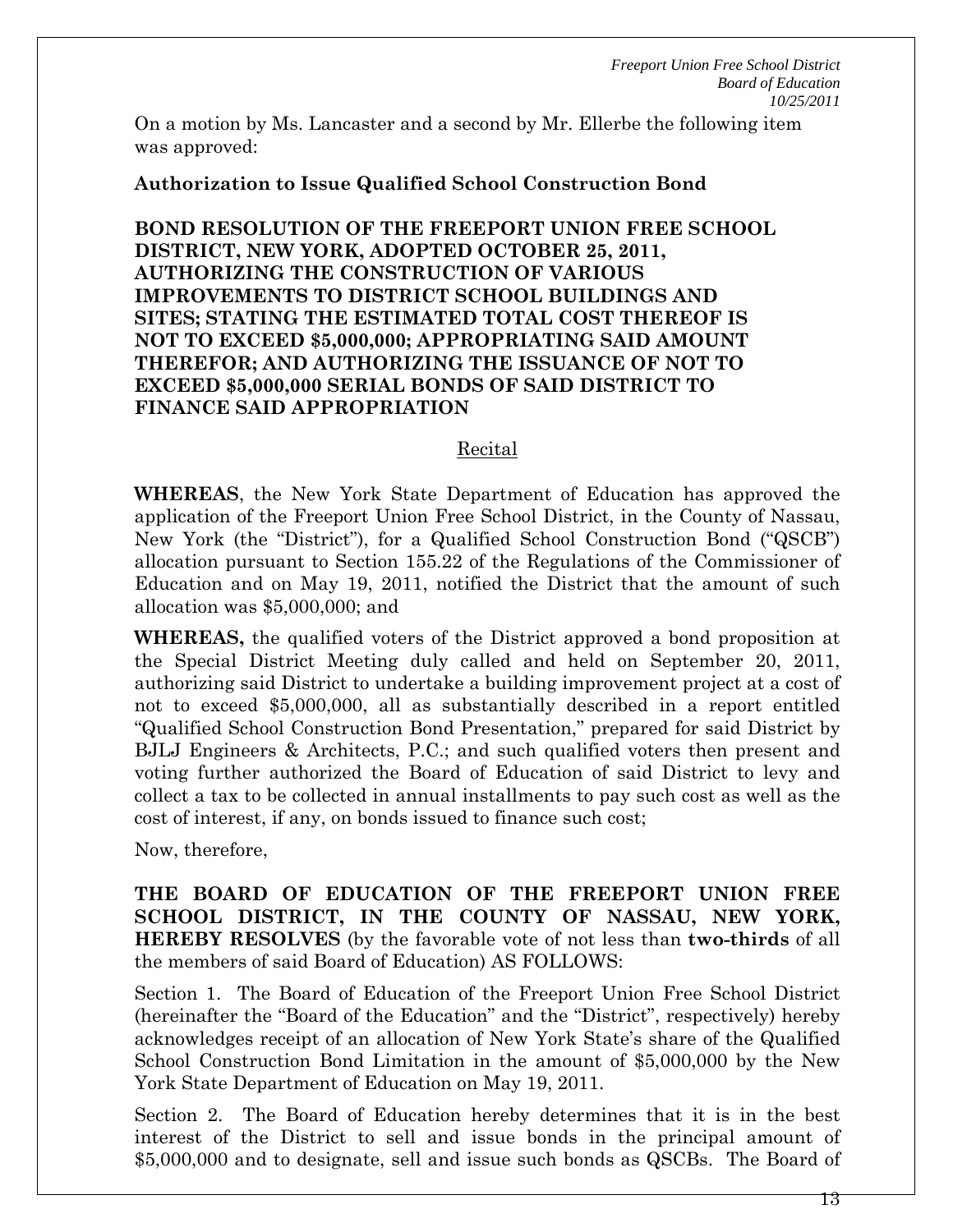Education further determines that such QSCBs shall be designated substantially as "SCHOOL DISTRICT SERIAL BONDS (QSCB SERIES)."

Section 3. The District is hereby authorized to construct various improvements to District school buildings and sites substantially as described in the "Qualified School Construction Bond Presentation," prepared by the District with the assistance of BJLJ Engineers & Architects, P.C., including, but not limited to, heating, ventilation, plumbing, air conditioning, security, audio/visual, public address and lighting systems, building exterior, sidewalk, parking and playground improvements; renovation of toilets; enhancements to improve accessibility to the physically challenged, including the installation of an elevator, asbestos abatement; and replacement of windows, lockers and ceilings; all of the foregoing to include the original furnishings, equipment, machinery, apparatus and ancillary or related site, and other work required in connection therewith. The estimated maximum cost thereof, including preliminary costs and costs incidental thereto and to the financing thereof, is not to exceed \$5,000,000, and said amount is hereby appropriated therefore. The plan of financing includes the issuance of not to exceed \$5,000,000 bonds of the District to finance said appropriation, and the levy and collection of taxes on all the taxable real property in the District to pay the principal of said bonds and any bond anticipation notes issued in anticipation thereof, and the interest on said bonds and notes, if any, as the same shall become due and payable.

Section 4. Serial bonds of the District in the amount of not to exceed \$5,000,000 are hereby authorized to be issued pursuant to the provisions of the Local Finance Law, constituting Chapter 33-a of the Consolidated Laws of the State of New York (herein called "Law") to finance said appropriation.

Section 5. The following additional matters are hereby determined and declared:

(a) The period of probable usefulness applicable to the objects or purposes for which serial bonds are authorized to be issued pursuant to this resolution, within the limitations of Section 11.00 a. 97 of the Law, is thirty (30) years.

(b) The proceeds of the bonds herein authorized and any bond anticipation notes issued in anticipation of said bonds may be applied to reimburse the District for expenditures made for the purpose or purposes for which said bonds are authorized. The foregoing statement of intent with respect to reimbursement is made in conformity with Treasury Regulation Section 1.150-2 of the United States Treasury Department.

Section 6. Each of the bonds authorized by this resolution and any bond anticipation notes issued in anticipation of the sale of said bonds shall contain the recital of validity as prescribed by Section 52.00 of the Law and said bonds and any notes issued in anticipation of said bonds shall be general obligations of the District, payable as to both principal and interest, if any, by general tax upon all the taxable real property within the District. The faith and credit of the District are hereby irrevocably pledged to the punctual payment of the principal of and interest, if any, on said bonds and any notes issued in anticipation of the sale of said bonds, and provision shall be made annually in the budget of the District by appropriation for (a) the amortization and redemption of the bonds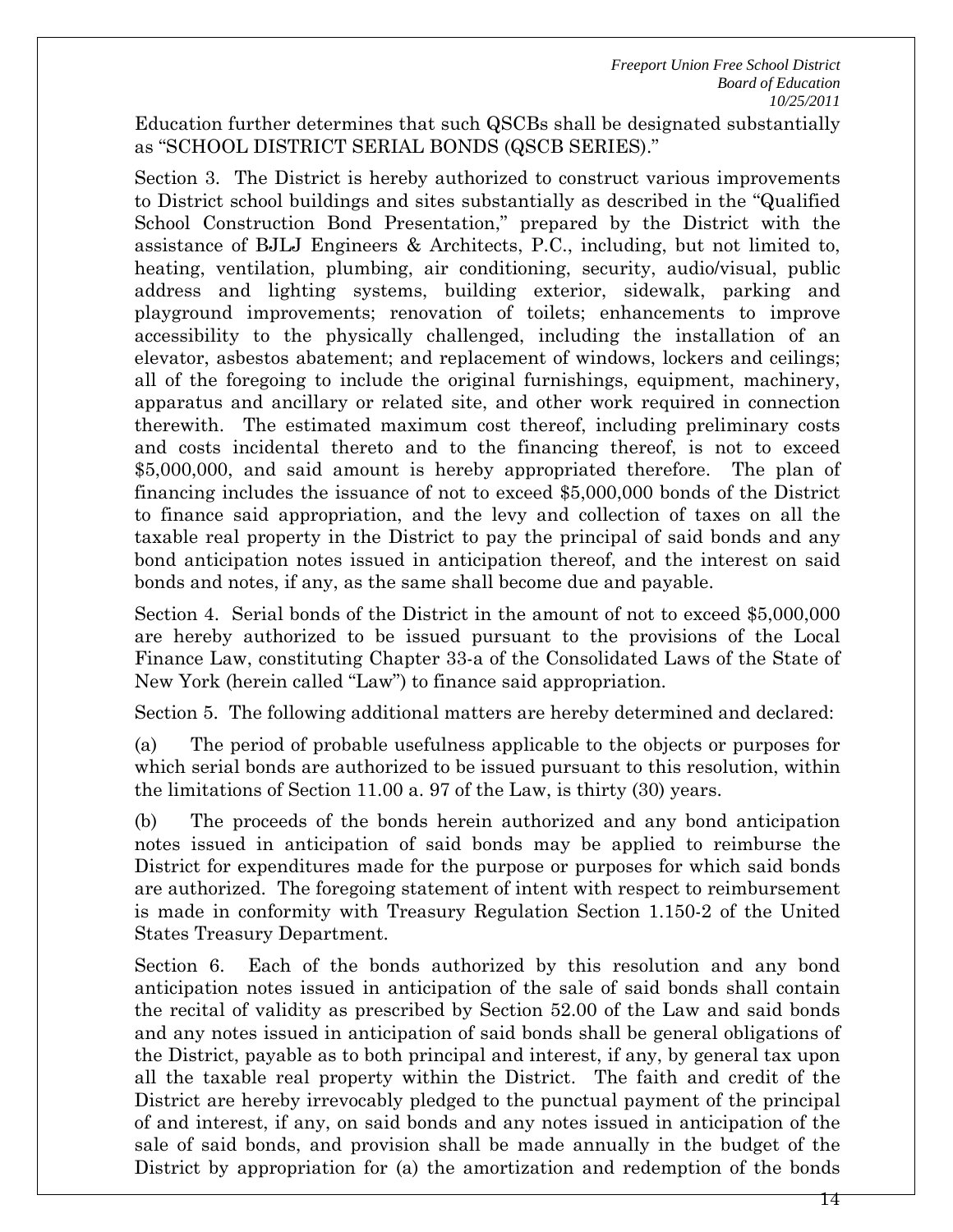and any notes in anticipation thereof to mature in such year and (b) the payment of interest, if any, to be due and payable in such year.

Section 7. Subject to the provisions of this resolution and of the Law and pursuant to the provisions of Section 21.00 relative to the authorization of the issuance of bonds with substantially level or declining annual debt service, Section 30.00 relative to the authorization of the issuance of bond anticipation notes and Section 50.00 and Sections 56.00 to 60.00 of the Law, the powers and duties of the Board of Education of the District relative to authorizing bond anticipation notes and prescribing the terms, form and contents and as to the sale and issuance of all bonds herein and heretofore authorized and of any bond anticipation notes issued in anticipation of said bonds, and the renewals of said bond anticipation notes, are hereby delegated to the President of the Board of Education, the chief fiscal officer of the District. The President of the Board of Education is also hereby authorized to take any and all other actions necessary in connection with the issuance of Qualified School Construction Bonds by the District.

Section 8. As a requirement for qualifying the issuance of the bonds as QSCBs, the District shall comply with the provisions of the Davis-Bacon Act with respect to the payment of prevailing wages in connection with building improvement project costs financed from proceeds of the QSCBs.

Section 9. The validity of the bonds authorized by this resolution, and of any notes issued in anticipation of the sale of said bonds, may be contested only if:

(a) such obligations are authorized for an object or purpose for which the District is not authorized to expend money, or

(b) the provisions of law which should be complied with at the date of the publication of such resolution, or a summary hereof, are not substantially complied with, and an action, suit or proceeding contesting such validity is commenced within twenty days after the date of such publication, or

(c) such obligations are authorized in violation of the provisions of the constitution.

Section 10. This bond resolution shall take effect immediately, and the District Clerk is hereby authorized and directed to publish the foregoing resolution, in summary, together with a Notice attached in substantially the form prescribed by §81.00 of the Law in *"The Freeport/Baldwin Leader,"* and *"The Long Island Graphic,"* two newspapers each having a general circulation within the District and heretofore designated the official newspapers of said District for such publication.

The motion carried unanimously. The vote was: Ellerbe, Lancaster, McQuillan, Mulé and Pomerico.

# **Questions from the Public**

The public was given the opportunity to address the Board of Education. Each speaker was allowed to address the Board for four minutes on any topic.